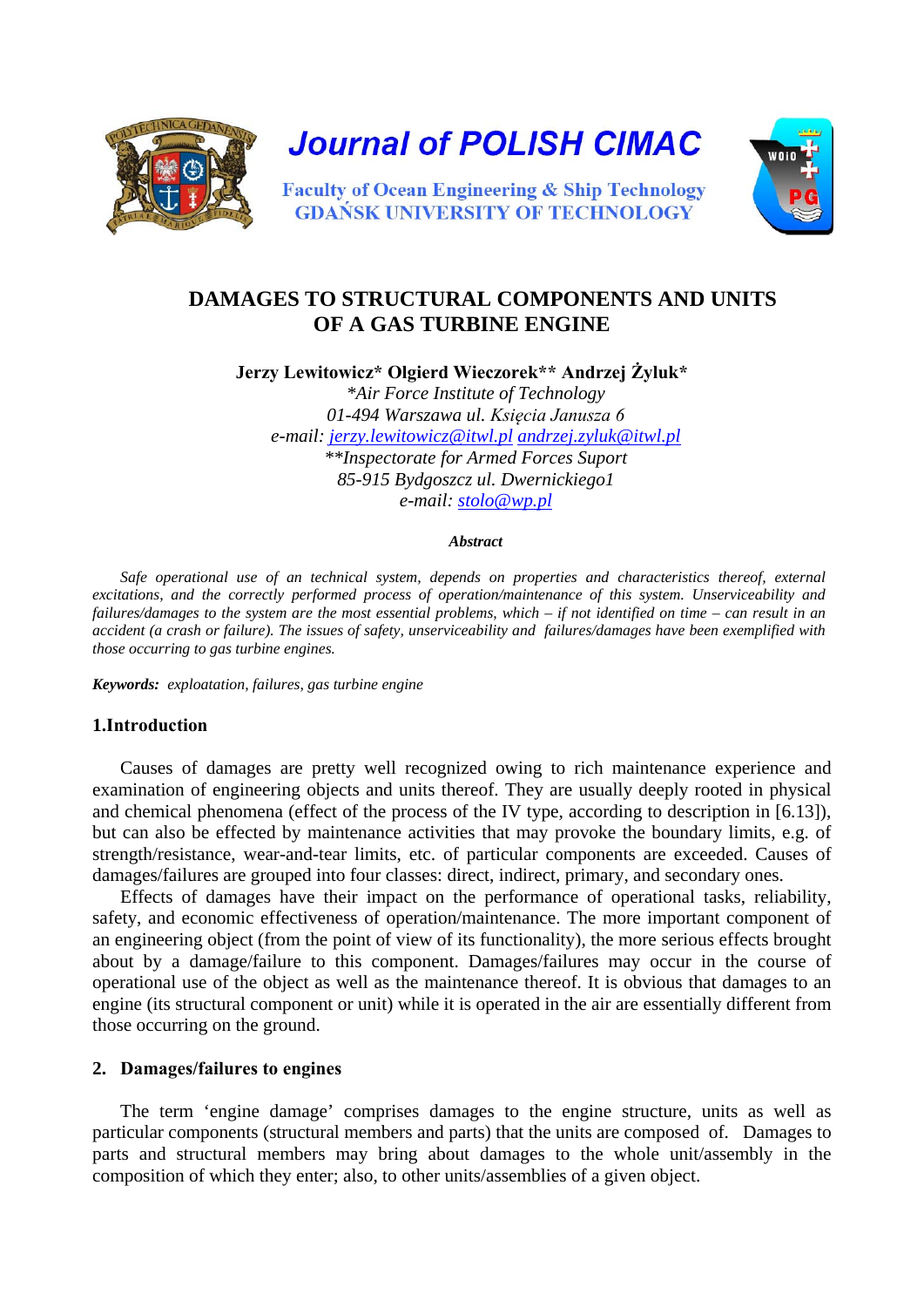Any damage is defined as the loss of physical properties and/or peculiar features by the structural component, i.e. an event that results in the transition of the engineering structure from the fit-for-service condition into the unfit-for-service condition.

The most essential criterion of rating an engineering event among damages/failures is a change in a feature/a set of features or its/their deviation from those, on the grounds of which the structural component/unit is claimed to be either 'fit-for-use' or 'unfit-for-use'.

From the standpoint of the engineering-object operation, damages/failures may be either typical, i.e. well recognized and identified, described in operational/maintenance documentation, or new ones, or those taking new forms. The latter compose a new set and occur in the course of current operation/routine maintenance. These new forms of damages/failures or of the object's remaining unserviceable may prove single events or system-attributable ones. In operational and maintenance practice they are responded to with suitable preventive actions.

Damages/failures occur due to the willfully or unwittingly exceeded permissible loads (e.g. by the aircrew, operator, servicing staff), externally originated effects and disturbances, or natural physical and chemical phenomena typical of the performed tasks (workload) or time. The following events may be numbered among them: the wear-and-tear of tribological nodes, corrosion, materials ageing, etc. [1, 9, 14].

The problem with damages to structural components/parts of an engineering object is typical of the whole operational phase thereof, although different causes predominate at different operational-phase stages.

Throughout the whole operational phase of an engineering object the structural members thereof get degraded. Operating conditions (material effort, deformations, wear-and-tear, etc.), to some extent unpredictable – extreme, conditions of externally induced actions/influences that are able to change randomly all of them prove decisive in the reduction of the ultimate strength of the structure(s) of the engineering object and parts/structural components in the object's functional units/assemblies.

Damages to an engineering object, in particular while in operation, considerably affect safety, but also all rates of engineering availability that feature the operational readiness, i.e. readiness to perform tasks. Damages attributable to many and various causes can be classified as a) predictable, and b) unpredictable ones. Predictable damages develop at locations easy of access and subjected to the diagnosing (with different methods out of a variety of diagnostic techniques).

Damages to turbine engines apllied in aircraft power plants comprise approximately 25% of the total number of disadvantageous events of this kind.

Damages to engineering objects (such as turbine engines), units/assemblies and structural members thereof are classified according to various criteria. From the point of view of damage identification and preventive treatment, they are classified for what follows:

• type of an object (electrical, mechanical, hydraulic, etc. system),

- physical nature of the damage,
- causes of damages,
- ways of restoring the 'fit-for-use' state.

Damages/failures to engineering objects and structural components thereof may also be divided into the following groups:

- primary (independent),
- secondary (dependant),
- natural, and
- forced damages.

Primary damages are usually effected by: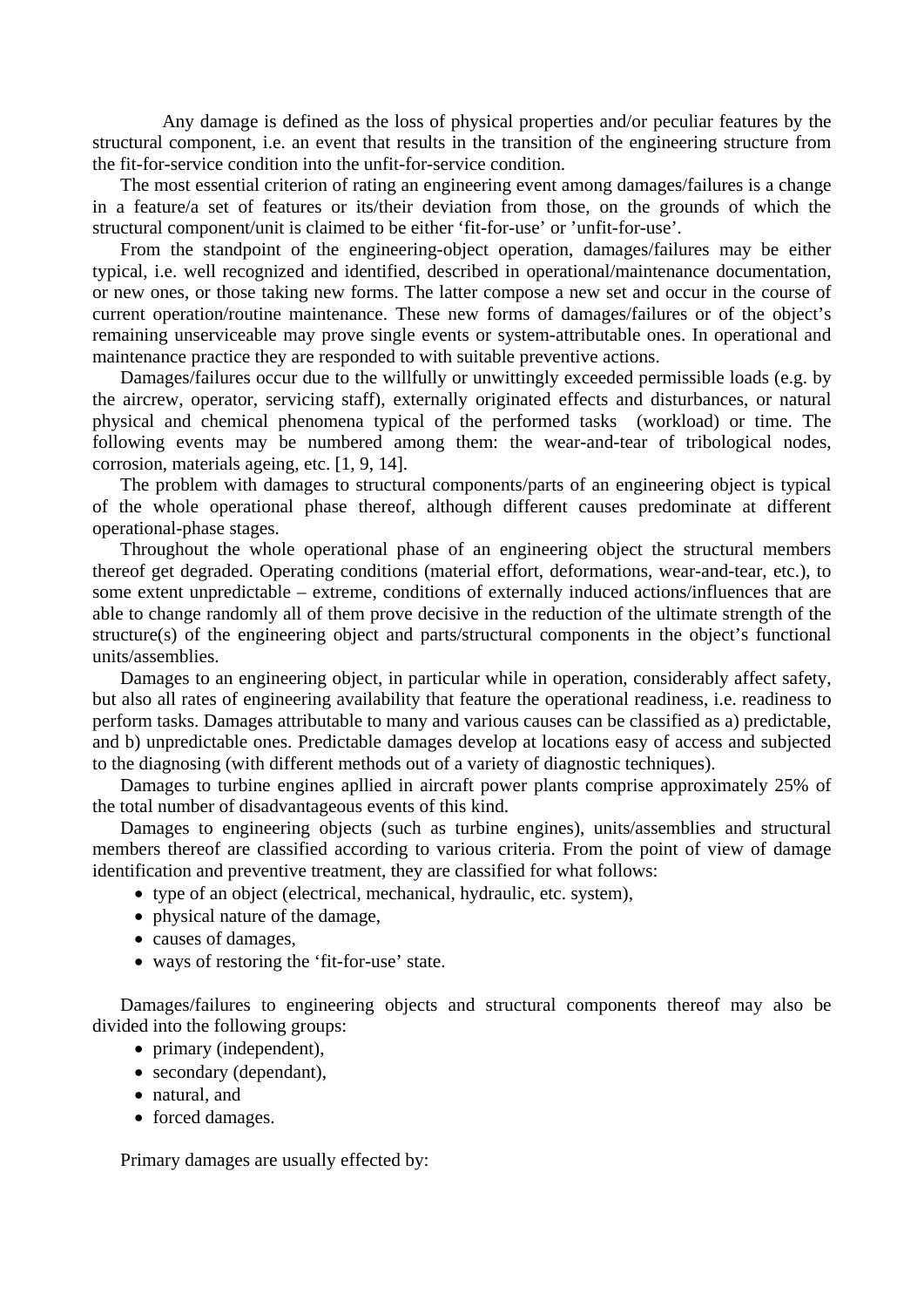- natural ageing and wear-and-tear processes, fatigue, corrosion, etc.,
- failures after permissible regimes have been exceeded,
- structural, manufacturing, and material-inherent latent defects,
- faulty operational and/or servicing practices.

Primary damages give grounds for statistical inference on the components' life and reliability [6, 7, 8]. Secondary damages are recorded as effects of primary damages.



*Fig. 1. Structure of turbine engine for maritime applications*

Operational/maintenance practice proves that each and every structural member of a turbine engine (Fig. 1) is susceptible to damages/failures which occur for various reasons. The most essential causes comprise [2 - 7, 14]:

- variable aerodynamic loads,
- increase in loads (in particular, exceeding permissible values),
- impact loads,
- vibration of rotating components/parts and those exposed to cyclic changes of position, e.g. in the to-and-fro motion,
- acoustic vibration,
- heat effects,
- out-of-standard actions by aircrew members and engineering staff responsible for maintenance,
- weather effects (turbulence, corrosion) and nature-imposed ones (birds),
- effects of destructive warfare agents, foreign matter, etc.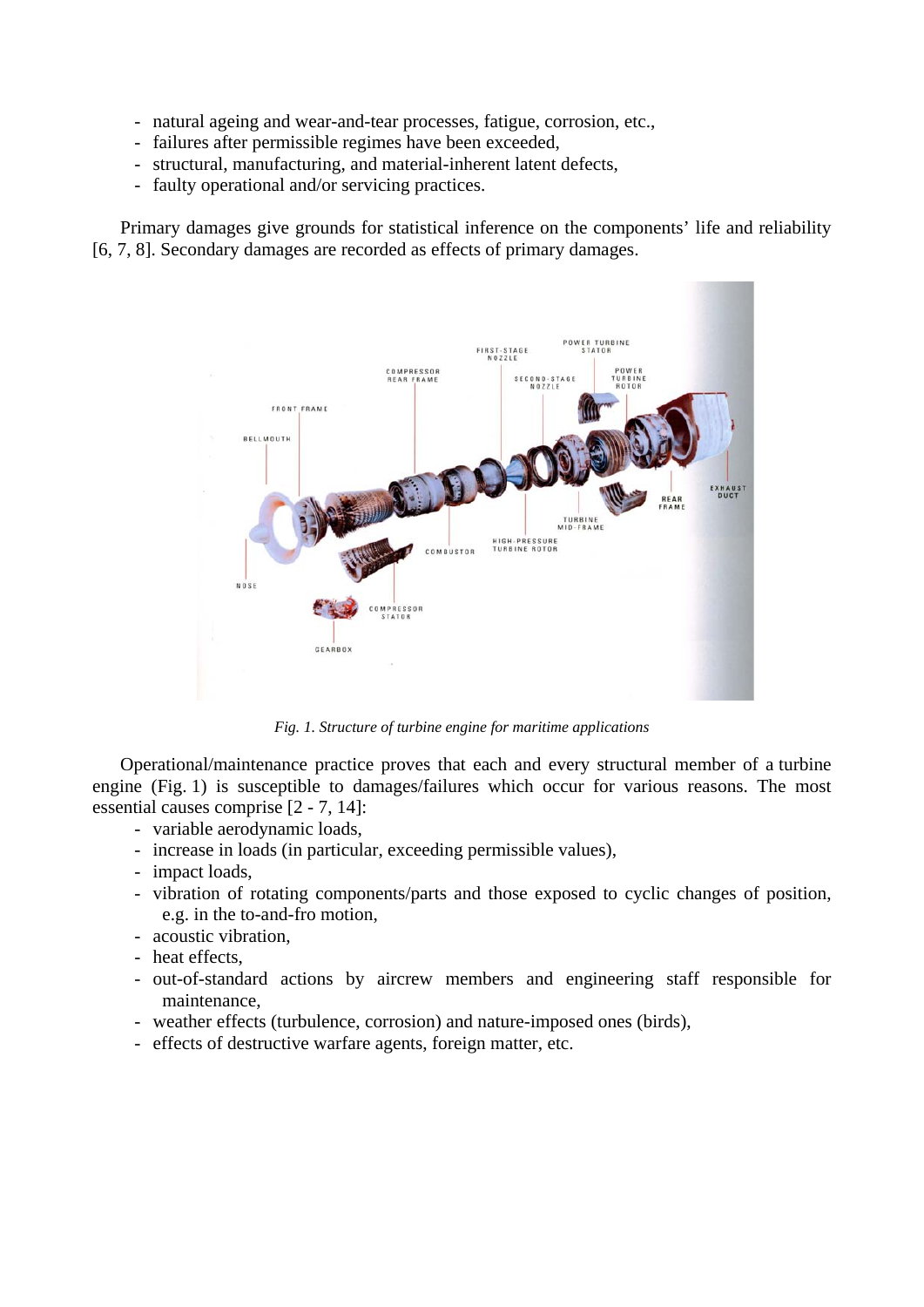

*Fig. 2. Quantitative statement of damages/failures to systems and units/assemblies of turbine engines AI-25*

Fig. 2 shows exemplary quantitative statements of damages to systems and units/assemblies of the AI-25 turbine engines, recorded while operating a small fleet of aircraft in the five years' period.

Damages to the engine due to the exceeding of specified values or symptoms of irregular engine operation often compels adjustments of engine units, replacement of a damaged unit, building the damaged/failed component/part or unit out of the engine. Such operations can be carried out either on the engine test bench (for engines after overhaul or withdrawal from service) or built in the object where it is operated (sea vessel or aircraft).

## **3. Mechanical damages**

Number of damage

Damages of the mechanical type due to foreign-matter collisions contribute to the greatest extent to failures to the structures of the engine block, air inlets, and compressor, the fact being confirmed by the records. In aviation, they most often occur during the take-off and landing and are usually effected by concrete and/or soil chips, and birds. Detection of such damages during routine inspections/maintenance usually produces no difficulty, whereas any failure to detect them can generate top hazards (Figs 3 and 4) [1 - 3, 9, 11, 13].

#### **4. Corrosion damages, tribological and fatigue failures**

Primary causes of such damages/failures are physical and chemical phenomena, and exceeded performance parameters (service loads). Theses are as follows: corrosion (Fig. 4), erosion, cavitations, tribological wear, fatigue and brittle cracking. Detection of damages/failures effected by such phenomena often proves very difficult. They are usually found in the form of the unit's failure to operate, pits that weaken the structure, etc. The engineering diagnosis  $[1 - 4, 10 - 1]$  11, 13, 15] offers tools and techniques to detect and identify them. Figs 5 – 8 show examples of such damages/failures.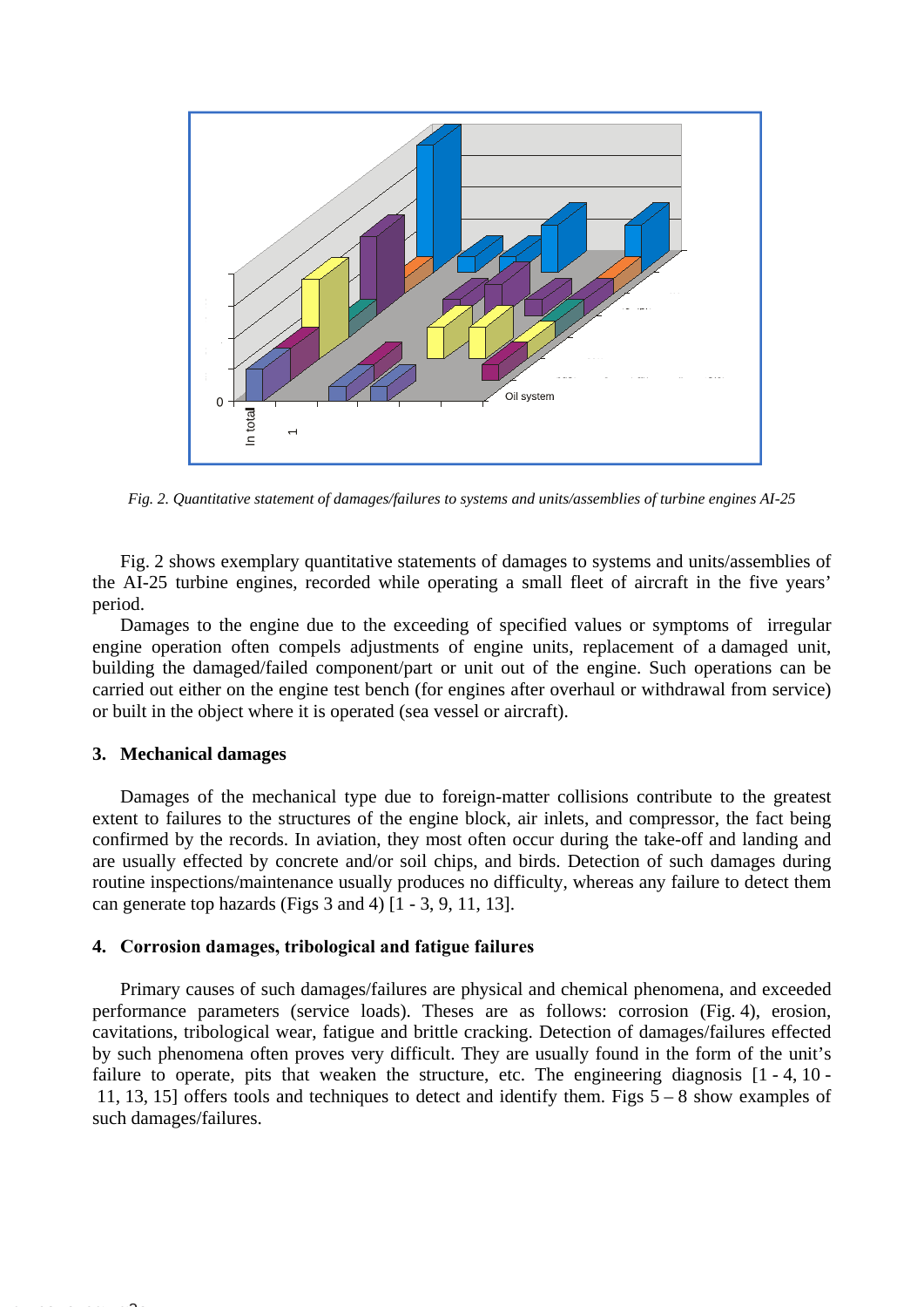

*Fig. 3. Exemplary mechanical and heat-induced damages in the form of cracks and material defects in the turbine engine structure*



*Fig. 4. Fatigue-corrosion-attributable damages to turbine-engine structural components*

# **5. Description of the occurrence of damages/failures to a set of turbine engines**

The occurrence of damages/failures to engineering systems (turbine engines included) that belong to a homogeneous set is featured with the 'unfit-for-use' states of structural components or units/(sub)assemblies. In the case of reparable systems (engines), any damages/failures are removed by means of the restoration process.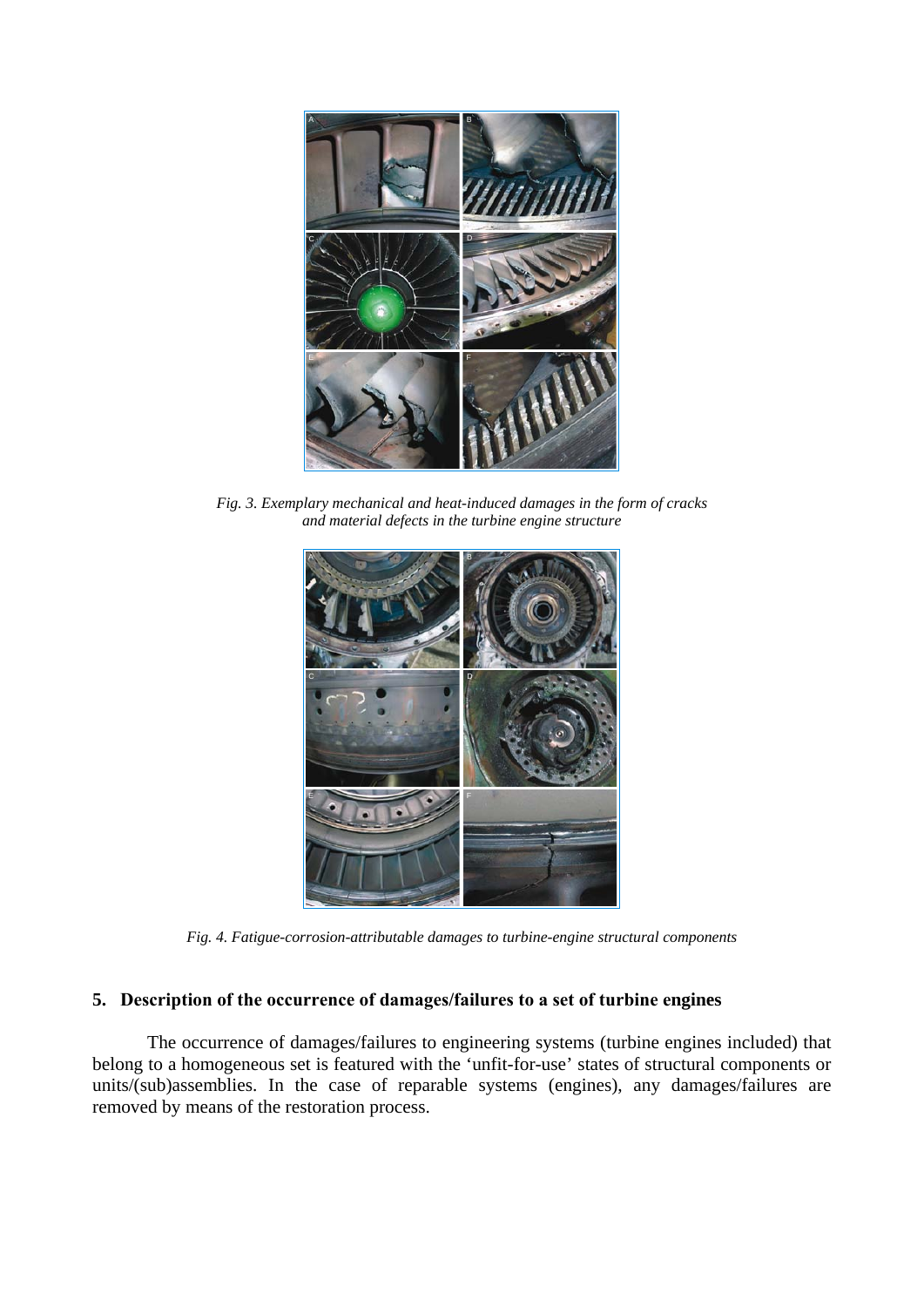

*Fig. 5. Types of corrosion – macroscopic image of the surface-layer cross-section* 



*Fig. 6. Operation-induced IIIo damage to the turbine of a jet engine [12] A – blade ring of the turbine, one blade lacking; B – simulation of destruction of the blade locking piece; C- simulation of vibration destructive to the blade locking piece; D – simulation of vibration of turbine with one blade lacking*



*Fig. 7. Examples of fatigue failures to turbine engine's compressor blade*

C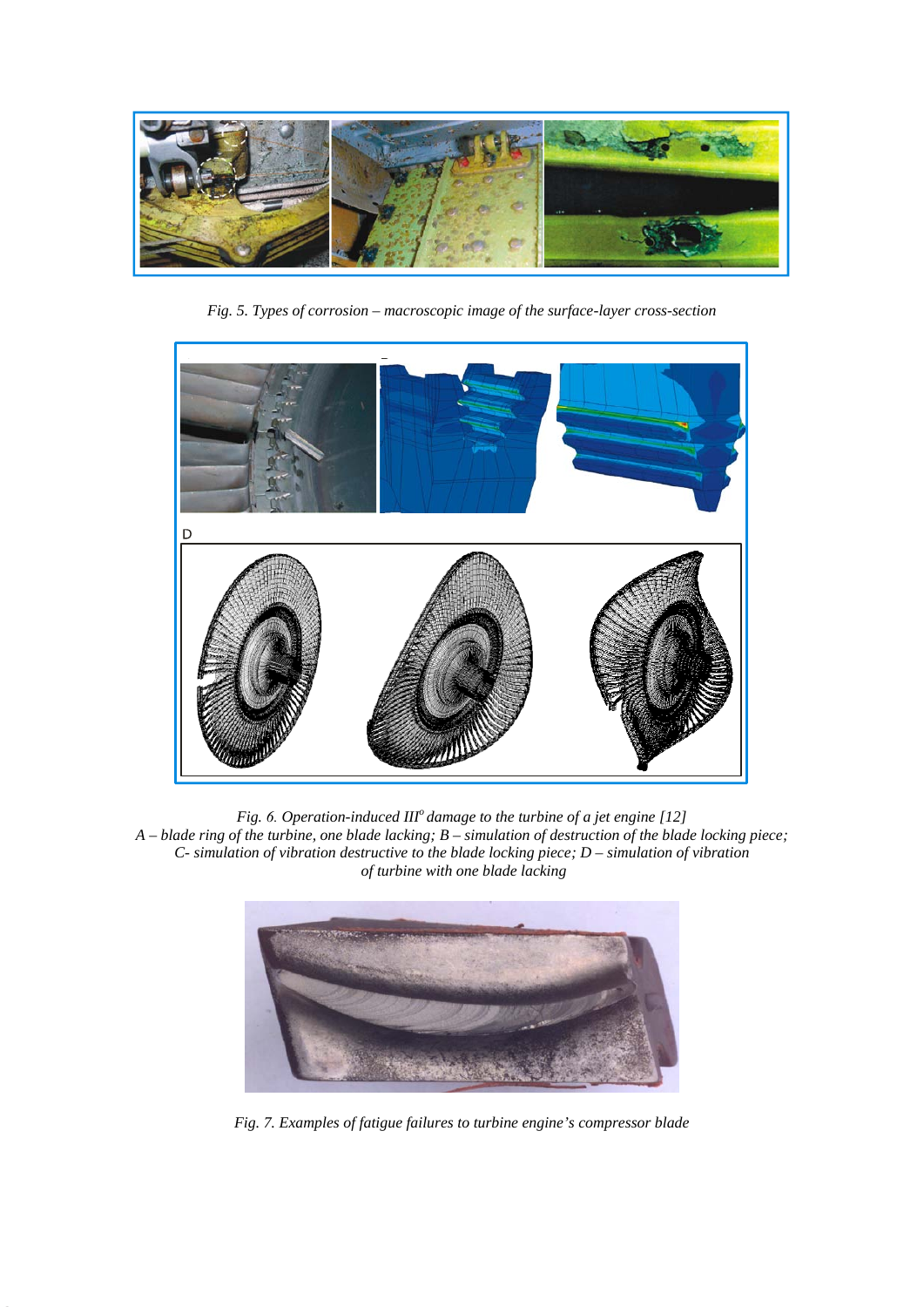

*Fig. 8. A damaged bearing of the turbine engine shaft*

The stochastic occurrence of damages/failures to a set of engines can be described as soon as probability distributions of emerging events (damages/failures) within a certain assumed time interval of system's operation.

Engines belong to the class of reparable engineering systems featured with that the reliability  $R(t)$  after restoration should not change. Unfortunately, there are such engines for which both the number of observed damages/failures and failure rates increase after the major repair/general overhaul. The AŁ aero engine is a good example. This fact can be explained in the following way: the design structure proves faulty, or incorrect general-overhaul procedures have been developed and recommended by the manufacturer. For such systems, the probability  $P_{\tau}$  of the random variable of the number of defects/failures  $U_{\tau}$  in time interval of the system's operation  $[0 \le \tau \le t]$ can be most often described with the following expression:

$$
P_{\tau}(t) = \frac{(\lambda t)^n}{n!} \exp[-\lambda t] \tag{1}
$$

where:  $\lambda$  - operational failure rate,

*n* - the number of observed damages/failures.

The expected value of equation (1) is as follows:

$$
\mathbf{E}\left\{U_{\tau}\right\} = 8t = \Lambda\tag{2}
$$

For any structural component/part, engine unit/assembly (κ), the probability  $P<sub>κ</sub>$  of the random variable of the number of defects/failures  $U_k$  in time interval of the system's operation  $[0 \le \tau \le t]$ can be described with the following expression:

$$
P_{\kappa}(t) = \binom{\Lambda}{m} p_{\kappa}^{m} (1 - p_{\kappa})^{\Lambda - m} \tag{3}
$$

of the expected value:

$$
\mathbf{E}\left\{U_{\kappa}\right\}=\Lambda\,p_{\kappa}\tag{4}
$$

where:  $p_k$  - conditional probability that a given component, assembly/unit of the  $\kappa$  type

gets failed if the engine is damaged,

*m* – the number of observed damages/failures.

For the *F* set of structural components, units/assemblies in engines in service the expected value takes the following form: